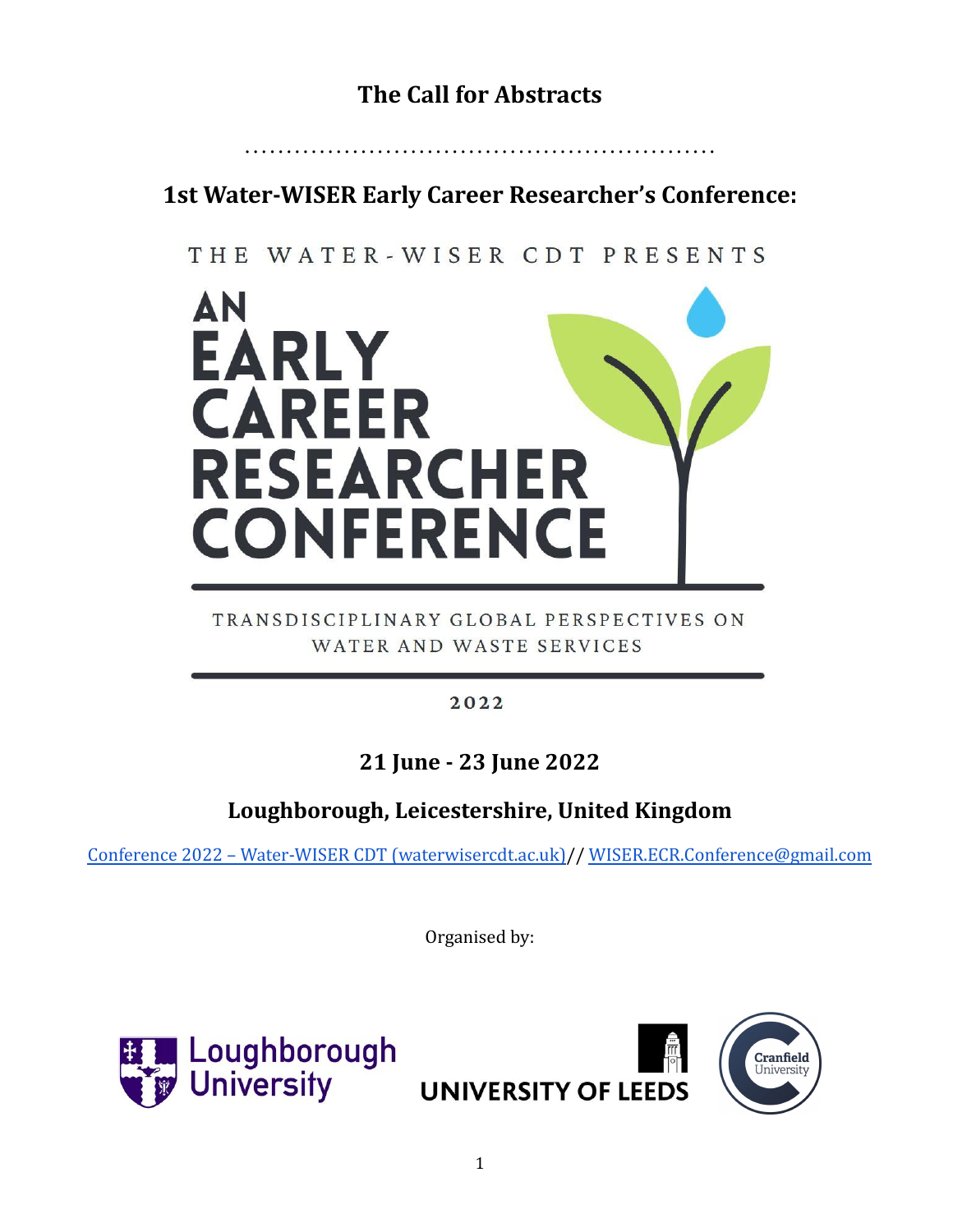### **Invitation from the organising committee,**

With the absence of face-to-face conferences over the past two years the 1st Water-WISER Early Career Researcher's Conference on transdisciplinary perspectives on water and waste challenges, will be a golden opportunity for researchers and professionals alike to reconnect and network in person.

This conference has been developed by Early Career Researcher's (ECR), with ECR's in mind, as conferences are an amazing platform to promote interdisciplinary research, all while bringing together academics, and professionals from a variety of backgrounds with a common goal. This year Water-WISER's ECR conference aims to bring together a multitude of cohorts from different doctoral training programmes, independent researchers, and various industrial and charitable stakeholders, to bring an all-inclusive opportunity for researchers to inform and excite a larger audience on the value of their research in emerging developments in Water.

We have devised a number of sessions to encompass the vast array of topics included in water research. Conferences are only as good as their participants and we encourage you to actively participate in this conference through the submission of your abstracts on Emerging developments in Water Research, divided into the following sub themes:

- **● Groundwater and Water Resources Management**
- **● (Delivering) sanitation and hygiene (infrastructure and services)**
- **● Circular Economy**
- **● Inequalities in Public Health**
- **● Climate hazards, resilience, and adaptation**
- **● GIS and remote sensing**
- **● Economics and Finance**
- **● Governance, Politics and Policy**

If you're struggling to decide which topic your research falls into, please email. [WISER.ECR.Conference@gmail.com](mailto:WISER.ECR.Conference@gmail.com)

Please upload all submissions to the following form <https://forms.gle/eyyiWEPLhUtt3FJY9>

#### **Key Dates**

**4th February 2022** abstract submissions open **16th April 2022** abstract submission closes **2nd May 2022** notification of accepted abstracts (for posters and presentations) **24th May 2022** Poster submission closes **6th June 2022** presentation submission closes

If your research or work pertains to any of the above themes from laboratory to demonstration scale and social studies, we welcome your submissions.